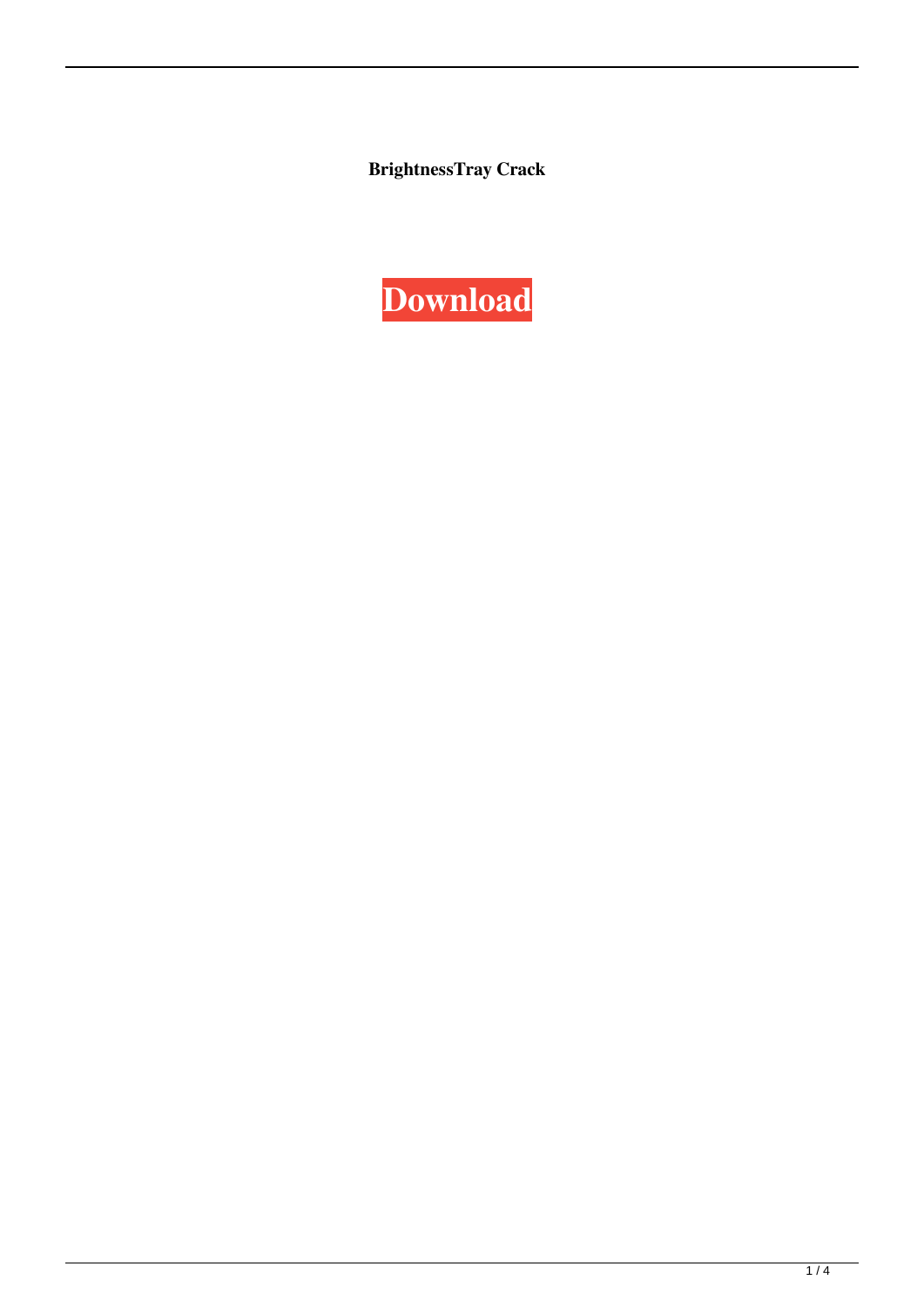# **BrightnessTray Free Registration Code**

Use this utility to automatically adjust your laptop screen brightness. No need for keyboard shortcuts or mouse clicks – just a single mouse click is all it takes to adjust your screen brightness. Support: For any problems regarding BrightnessTray, please contact support at support@brightnesstray.com. We will solve your problem as soon as possible. Download for Mac, Windows, Linux Finally, you should know that the same program can also be used on the Mac and Linux platforms. You will need to download the appropriate version of the program on those respective platforms. BrightnessTray for Mac Download for Mac, Windows, Linux Click here to download BrightnessTray. BrightnessTray for Mac Windows 10 keeps us busy all the time. If you have been installing and uninstalling apps for hours and hours, then the OS may not respond well, and you might end up spending hours to fix its issues. Thus, to save your time, download and install CCleaner, which is an amazing program that will speed up your PC without any hassles and make it run better. In addition, this program will fix all the issues in Windows, including the ones that are making you slow and unresponsive. CCleaner Description: CCleaner is an amazing program that will enhance the speed of your PC, and remove all the junk that is slowing it down. If you are using Windows, then the program will remove junk files, optimize your drive, defrag your hard drive, run a free system scan, run registry scan, optimize your CPU and memory, and even delete unnecessary files. By using the program regularly, you will be able to speed up your PC and get rid of all the junk in Windows that has been slowing it down. Get CCleaner for free CCleaner is available on the official website of the program. You can download it from there, but we have listed the download links below. Download CCleaner for Windows Download CCleaner for Mac Download CCleaner for Linux The final words If you are ready to use an amazing program to speed up your PC and make it run better, then you should download CCleaner and enjoy the best features of the program. Download CCleaner for Windows Click here to download CCleaner. CCleaner for Mac Chrome has an amazing range of features and a great user interface that will make you fall in love with

## **BrightnessTray Crack+ Product Key Full PC/Windows [Latest-2022]**

Key Macro Emulator simplifies the use of keyboard macros in any Microsoft Windows operating system. A keyboard macro is a series of keystrokes, often referring to a predefined command or function, which can be assigned to a shortcut. Key Macro Emulator can record a sequence of keyboard events and convert them into a single keystroke. For example, you can create a macro that displays the main screen in the window list, hides all windows, minimizes all windows and finally closes the application. This macro will be recorded in Key Macro Emulator, converted into a single keystroke and assigned to a shortcut. You can use that shortcut in Windows, for example, to quickly minimize all windows and close the application. Key Macro Emulator also features a programmable function key which can be used to perform a wide range of actions on any file. In addition to the ability to use its actions in a Windows context, the programmable function key can be used in any Linux or Mac OS X environment. Homepage: Mac OS X Link: 1:35 How to: Fix a brightness issue - Pixel Power Management | Pixelbook How to: Fix a brightness issue - Pixel Power Management | Pixelbook How to: Fix a brightness issue - Pixel Power Management | Pixelbook How to: Fix a brightness issue - Pixel Power Management | Pixelbook Here are some easy steps to follow with your Pixelbook to get your brightness back to normal. ➡️Podcast: ➡️E-Book: ➡️Shop: ➡️Website: Facebook: Twitter: Instagram: ➡️Music. ➡️Ftpad - Tx Rauhala - [NCSRelease] 81e310abbf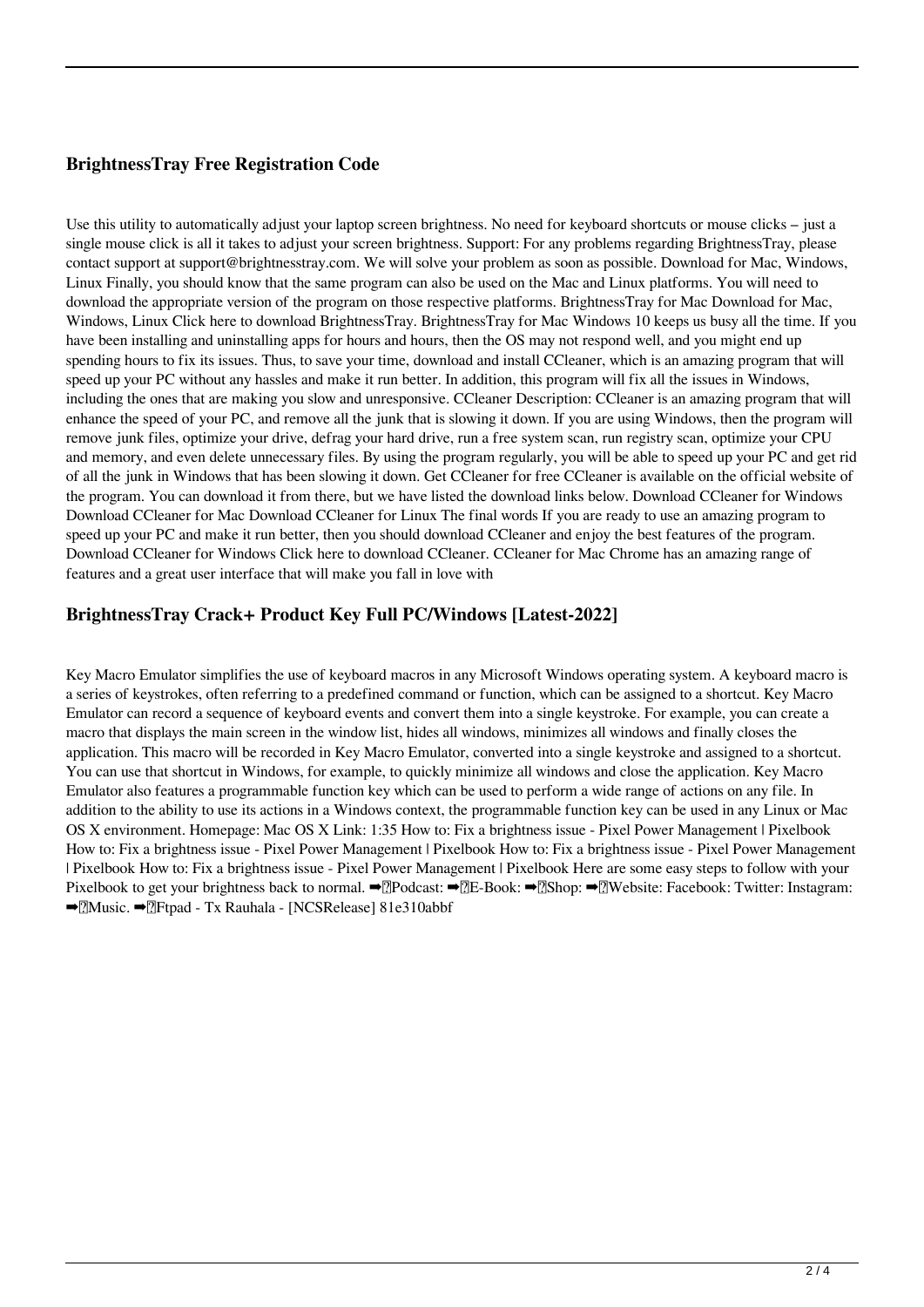## **BrightnessTray Crack +**

BrightnessTray is the easiest way to control your system's screen brightness. A simple control bar is added to the system tray and you can just click it to quickly adjust the brightness of your monitor. It works with all computer monitors and it can be used on both laptops and desktops. The brightness can be set by percentage or as a fixed value. Features: - Add the control bar to the system tray so that you can change the brightness without having to leave your desktop - You can adjust the brightness by percentage or as a fixed value - When set to 'Caffeine Mode' your screen will not dim after a while - You can enable a sleep mode that automatically turns off your monitor after a set amount of time - You can activate the sleep mode manually at any time - Several adjustments can be made, including font size, icon size, and display color - Caffeine mode can be enabled so that the screen will not dim - Several other parameters can be adjusted such as the button style and icon size - Save or Restore the current configuration so that you can return to it - Toggle full screen mode - Toggle windowed mode - Display colors (auto or gray) - When you change the brightness, a notification is sent to the tray - The most recent notification can be displayed on top of other notification windows Free presentation software for Windows®. The project presenter 2010 has already passed the long-awaited relase version 3.0! Many improvements in this version: - the ability to add icons on the desktop and in the folder to be shown in the main menu - the ability to select the program from the program menu instead of using the included search functions - the ability to adjust the sizes of windows (drag the edges) - the ability to adjust the colors of windows (use the color button) - a new file menu that allows you to change the font, font size, font size and style, position of the icons on the desktop, properties of the text boxes and windows, and the desktop - the ability to adjust the number of rows and columns of windows (drag the edges) - the ability to compress and decompress rar files - the ability to open and open a password-protected file using a password stored in a file - the ability to add a watermark to a file - the ability to display the files that are connected with a network (and the default network

## **What's New In BrightnessTray?**

Introducing MS Power Control Center which offers an easy solution to changing your display brightness, turning off your monitor, going into power saving modes, and configuring all of your display and power settings. Key features: • Easily switch display brightness by simply clicking the brightness icon. • Easily switch your monitor to sleep mode by clicking the monitor power button. • Use the 'Caffeine' setting to keep your laptop awake • Activate the'sleep' setting to automatically power off your laptop when you're not using it. • Customize how the brightness slider appears in your power settings tray • Customize how the monitor power button appears in your system tray. Note: • Turn off your laptop's display, go into sleep mode, or use the 'Caffeine' setting when your display is on. • Full details for all of your display and power settings in the 'Help' menu under 'Display & Power Settings' • All of your display and power settings can be accessed from one single screen. • All of your displays are automatically synchronized with your other displays and devices. • The brightness slider displays percentage changes, so you can quickly change the brightness by simply clicking on the slider. • The 'Caffeine' setting works by controlling whether your computer's display is turned on or off. • The'sleep' setting automatically powers off your computer when it's not being used. What's new in this version: • Improved sound support • Various bug fixes • Improvements in the user interface and other minor changes. If you liked BrightnessTray, don't forget to leave a rating in the Windows Store. Let us know what you think about it! Please check the permissions on the Application before installation. Privacy Policy Terms of Use If you find a bug or have any suggestions on how to make this app better, please let us know at Please consider subscribing to the app, it helps us make it better. Follow us on Twitter, Facebook, Google+, and LinkedIn. Thanks for your support! Application Developer : Abhinav Software Español | English Simplify your life with this customizable power control utility! This is the first application of its kind, offering a flexible solution for adjusting your laptop's display brightness, turning off your monitor, going into power saving modes, and configuring all of your display and power settings. With the MS Power Control Center, you can conveniently control all of your displays from one single screen. Easily switch display brightness by simply clicking the brightness icon. Easily switch your monitor to sleep mode by clicking the monitor